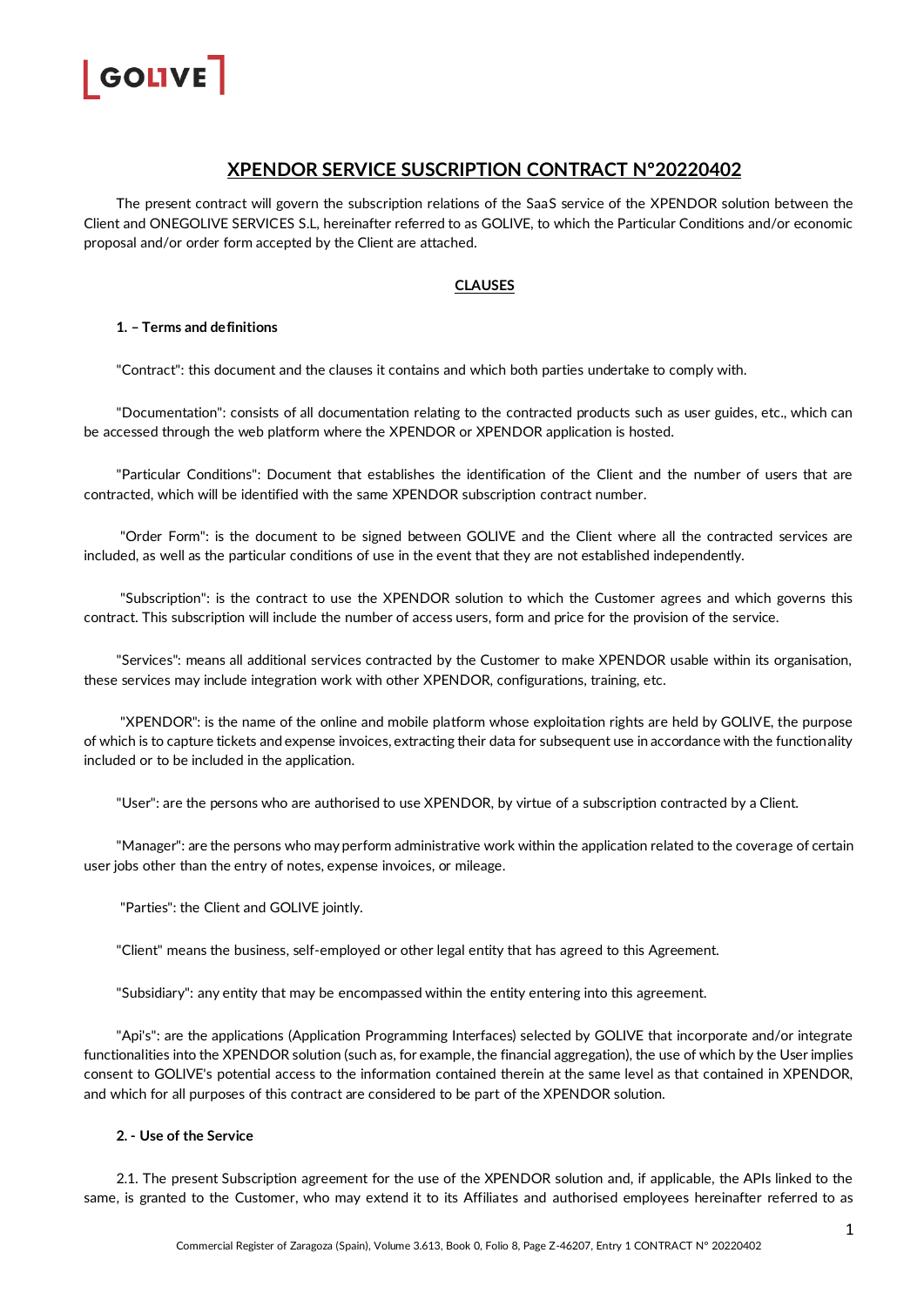

"users", the Licence being granted on a non-exclusive, non-transferable and non-sublicensable basis by the Customer, for use throughout the world and for a period of time equal to the duration of the present agreement, or as provided for in the order form or financial offer

2.3. This Subscription Agreement expressly excludes any rights to the Subscription Agreement other than the right of use, such as, but not limited to, the rights of reproduction, transformation, distribution and public communication. Consequently, the Customer may not sell, rent, lend, distribute, assign, license, sublicense or transfer the products and services in any way to third parties, except as provided in this Agreement or without the prior express written permission of GOLIVE.

### **3. - Integration of the Services**

3.1. In addition to the technical support and maintenance services that GOLIVE will provide to Customer, GOLIVE will, as provided in this Agreement, provide XPENDOR Integration Services in Customer's environment, unless such integration is performed by a GOLIVE Authorized Partner, in which case the Authorized Partner shall be solely responsible for such integration services, which shall not form part of the terms and conditions of this Agreement.

3.2. GOLIVE shall provide Customer with technical assistance or support and maintenance services in accordance with this Agreement.

3.3. The Subscription will include a maintenance service, which will include those corrective and evolutionary activities on XPENDOR necessary for its correct functioning. In this regard, GOLIVE agrees to provide XPENDOR with all updates and bug fixes to XPENDOR as soon as they become available.

3.4. GOLIVE shall always be responsible for the maintenance, operation and security of XPENDOR, with its infrastructure, and therefore undertakes to adopt the necessary technical and organisational measures in order to guarantee these aspects.

#### **4. - Price and form of payment for the Services**

4.1. The Customer shall pay all amounts for the contracted services in the form and manner provided for in the order form or financial proposal issued by GOLIVE. Unless otherwise specified in this contract, in the order form or financial proposal, the fees are based on the Customer's actual use of the Service as specified in clause 2.2 of this contract, taking as the price specified in each tranche according to the number of users listed in its order form or financial proposal.

4.2. The Customer is obliged to provide GOLIVE with valid and up-to-date credit card, bank account and/or any other document provided for in the order form or financial proposal and accepted by GOLIVE. The Customer authorises GOLIVE to charge the total amount of the contracted services listed in the order form or financial proposal, during the term of this contract.

4.3. The service shall be invoiced in accordance with the terms agreed in the order form or financial proposal.

4.4. If any amount invoiced by GOLIVE to the Customer is not paid by the Customer by the due date of the invoice, without limitation of any right or compensation on the part of GOLIVE, the amount due shall be increased by statutory interest for late payment.

4.5. In consideration for the products and services contracted and provided under this contract, the Customer undertakes to pay all due payments on time. In the event of non-compliance by the Client with the established payment deadlines, GOLIVE may, after seven working days from the expiry of the deadline, suspend the service and consider this contract to be terminated by operation of law, with the amount of the services provided up to that date being payable.

4.6. The amounts of the contracted Services do not include taxes, levies, or similar duties of any nature whatsoever (collectively "the Taxes"). The Customer is responsible for paying all Taxes with reference to its purchases in accordance with this contract.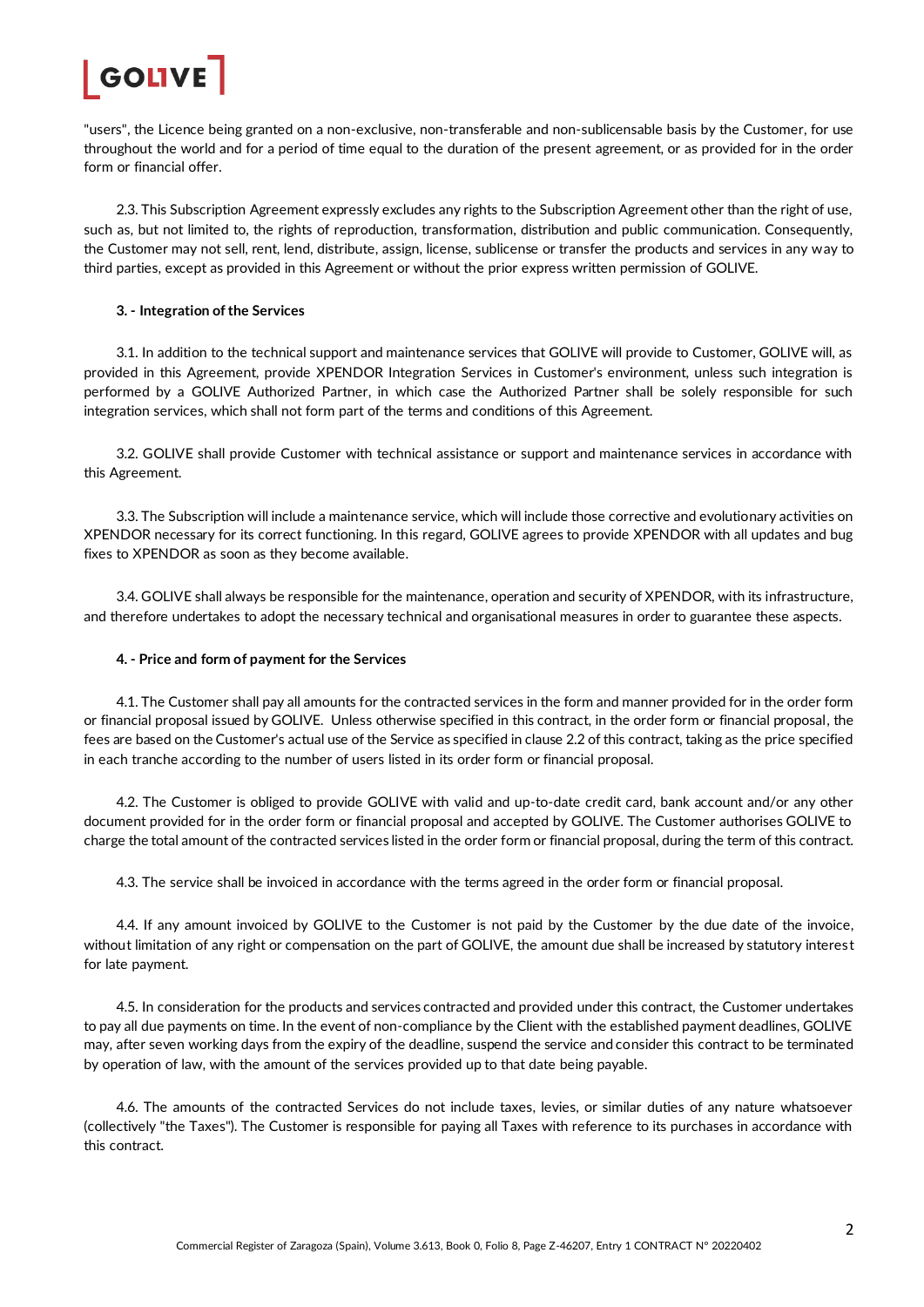

4.7. Customer agrees that purchases of the contracted services do not entail the delivery of any new functionality or features of XPENDOR by GOLIVE with respect to future functionality or features of XPENDOR, which will therefore be subject to its corresponding quotation, and if applicable acceptance on a discrete basis.

4.8. If, due to specific circumstances, including but not limited to, modifications or evolutions of the services provided to the Client, a significant increase in traffic corresponding to the Client, legislative or regulatory changes, among others, the amount of the service may be revised upwards. In the event of changes to the price of the service, the Customer shall be notified in writing at least 15 days before the change comes into effect. In the absence of an express response from the Client, they will be understood to have been accepted by the Client when the first invoice incorporating them is paid.

4.9. The price of the services may vary depending on changes in the factors that make up the service, such as changes in infrastructure, personnel costs, etc. The price of the service may be revised upwards or downwards; in the event of any of these events, GOLIVE will notify the Client of the change in price 30 days in advance. If the Customer decides not to continue using GOLIVE Services after receiving the notification, he/she may cancel his/her membership without penalty of any kind.

4.10. The Subscription agreement with the Customer allows for the settlement of this contract at the end of each year on the following basis:

-the Client will pay GOLIVE the number of users who have used the application that year.

-The Customer shall specify on the order form or financial offer the price bracket to be paid according to the number of users accessing the application.

4.11. No additional services are included, and if they are included, they shall be governed by their own contract or the general service provision contract.

### **5. - Responsibilities**

5.1. GOLIVE will provide the standard support applicable to the Services contracted by the Customer, at no additional charge. It will use commercially reasonable efforts to provide a service available 24 hours a day, 7 days a week, except in the event of: upgrades or maintenance operations of XPENDOR, notified to the Customer at least 7 days in advance. Neither party shall be liable for any unavailability caused by force majeure or acts of God, including, but not limited to, for example, acts of government, fire, flood, earthquake, civil unrest, terrorism, strike (other than by GOLIVE employees), failure or delay of the internet service provider, or any other circumstance beyond the reasonable control of the obligated party. We will both use reasonable efforts to mitigate the effect of a force majeure event. If such an event continues for more than 90 days, either of us may cancel the outstanding services by written notice. This section does not relieve either party of its obligation to take reasonable steps to follow its normal disaster recovery procedures or its obligation to pay for services rendered.

5.2. GOLIVE shall implement administrative, physical and technical measures for the protection of the security and confidentiality of the Customer's data, and especially its personal and financial data, as provided in Clauses Eleven and Twelve of this Agreement. This protection shall include, but is not limited to, measures to prevent access, use, modification and nondisclosure of the Customer's information by GOLIVE, except for the purpose of providing the Services contracted by the Customer, and to prevent and deal with service or technical problems.

5.3. The parties, in the exercise of their respective activities, shall be directly responsible for the fulfilment of any obligations that correspond to them by law. To this effect, both parties expressly state that they will act at all times as independent parties, without the present contract implying the existence of any other type of relationship, such as the establishment of a company of any kind or an association or alliance, or the existence of any employment relationship, agency contract and/or distribution contract, and therefore each of the parties assumes, in its entirety, expressly exempting the other party, all tax, labour, administrative or any other type of obligations that may arise in this respect.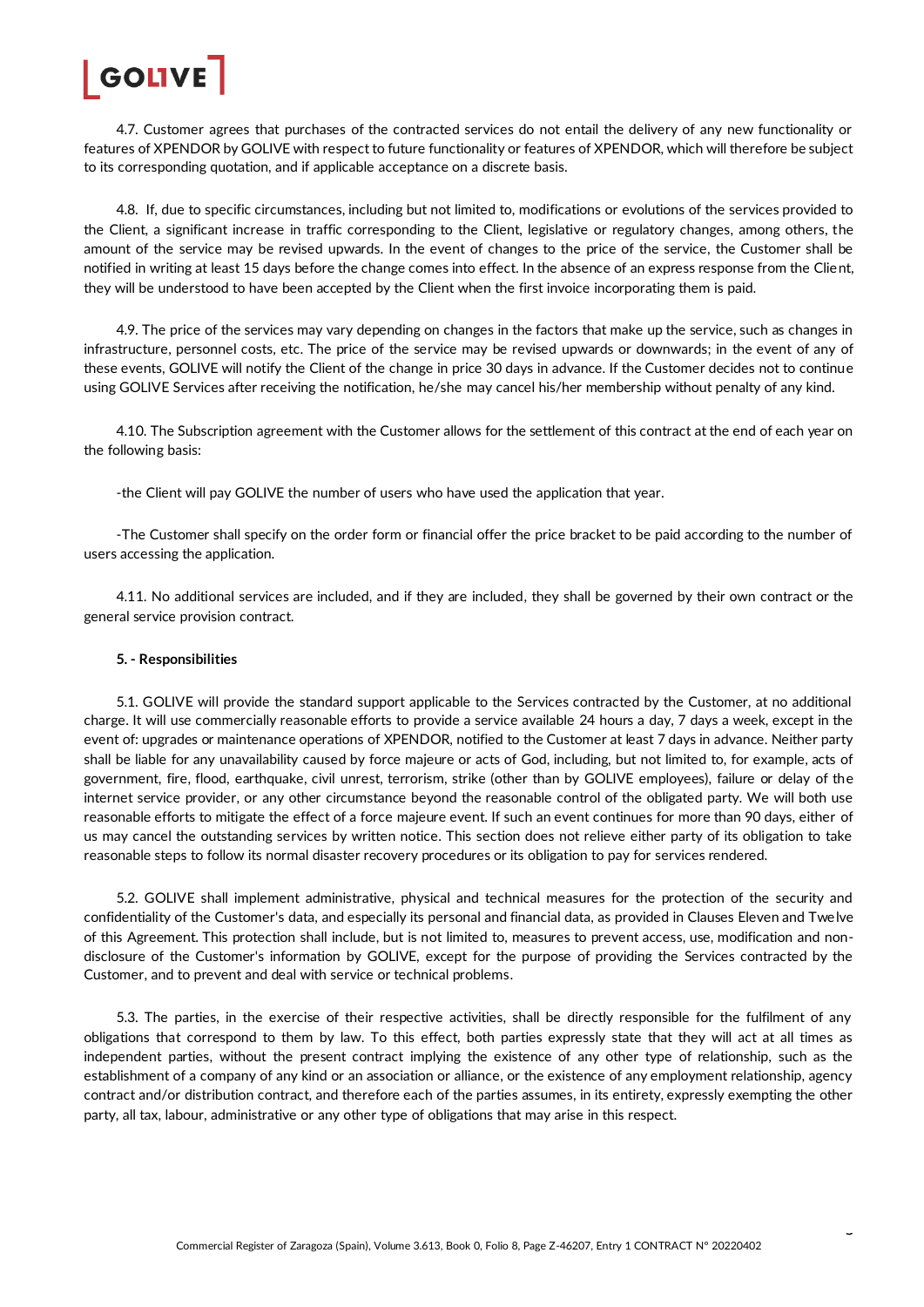

### **6. - Limitation of liability**

6.1. GOLIVE does not guarantee that the service is useful for the performance of any particular activity. GOLIVE is excluded from all liability for damages of any kind that may be due to fraud in the usefulness that users and/or the Client may have attributed to the service and the reliability of the service and content accessible through the service.

6.2. GOLIVE does not control or offer any kind of guarantee as to the veracity, validity, completeness and/or authenticity of the data that Clients provide about themselves on the XPENDOR platform. GOLIVE is excluded from any liability for damages of any kind that may be due to the incorrect identity of the Client and the lack of veracity, validity and/or authenticity of the information that the Client provides about themselves and/or provides or makes accessible to other users.

6.3. GOLIVE is not responsible for the nature and type of information and content stored by the Client. Nevertheless, and in compliance with the provisions of art. 11 and 16 of the LSSI-CE, GOLIVE is at the disposal of all users, authorities and security forces, actively collaborating in the removal or, where appropriate, blocking of all content that could affect or contravene national or international legislation, the rights of third parties or morality and public order. Users who consider that there is any content on the website that could be subject to this classification are requested to notify GOLIVE immediately.

6.4 GOLIVE shall be excluded from any liability for damages of any kind that may be due to access to and/or use of the service by the Client or Users contrary to the provisions of these general terms and conditions.

6.5.- In no case shall the liability of any of the Parties exceed, except for wilful misconduct or default, 100% of the total amount of the Services affected and paid for by the Client with a limit of the 6 months immediately prior to the incident giving rise to the liability.

Neither Party shall be liable to the other or to any third party for any indirect, special, consequential or incidental loss, direct or indirect and consequential damages relating to: a) loss of revenue; b) loss of opportunity; c) loss of profit; d) costs of recovery, even if the Party has been notified of such damages, except for wilful misconduct, default or breach of the provisions of this Agreement by either Party.

#### **7. - Intellectual and/or Industrial Property Rights**

7.1. All industrial and/or intellectual property rights to the XPENDOR, as well as to any extension, improvement or modification thereof, are the exclusive property of GOLIVE, and the Customer shall refrain from using or registering in its name any patents, trademarks or other distinctive signs owned by GOLIVE and may not modify, reproduce, distribute, publicly communicate or make XPENDOR available to third parties, except as provided for in this Agreement or with the prior authorization of GOLIVE.

7.2. The Customer may not, directly or indirectly, decrypt, decompile or derive source code from any intellectual and/or industrial property owned by GOLIVE to which it has access as a result of this contract, or reverse engineer the design and function of the aforementioned intellectual and/or industrial property. Likewise, the Client undertakes, within the framework of good contractual faith, to promptly and effectively report any infringement or well-founded fear of infringement by third parties of XPENDOR, which could affect the legitimate interests of GOLIVE, of which the Client may become aware.

7.3. The Client shall retain all industrial and/or intellectual property rights to which it is entitled over the information and contents that it may store through XPENDOR in the context of the use of XPENDOR under the contracted service. Consequently, by virtue of this contract, the Client does not transfer to GOLIVE or any third party the ownership or grant any license or right of use other than that provided for herein, or of any other type in relation to any information, content or any intellectual or industrial property right owned by the Client.

### **8. - Technical Support**

GOLIVE's technical support terms and conditions shall apply to the XPENDOR subscription contracted by the Customer. Except as provided in the XPENDOR license subscription agreement with an Authorised Partner. After the end of the service subscription period, the right to receive any support will be terminated.

4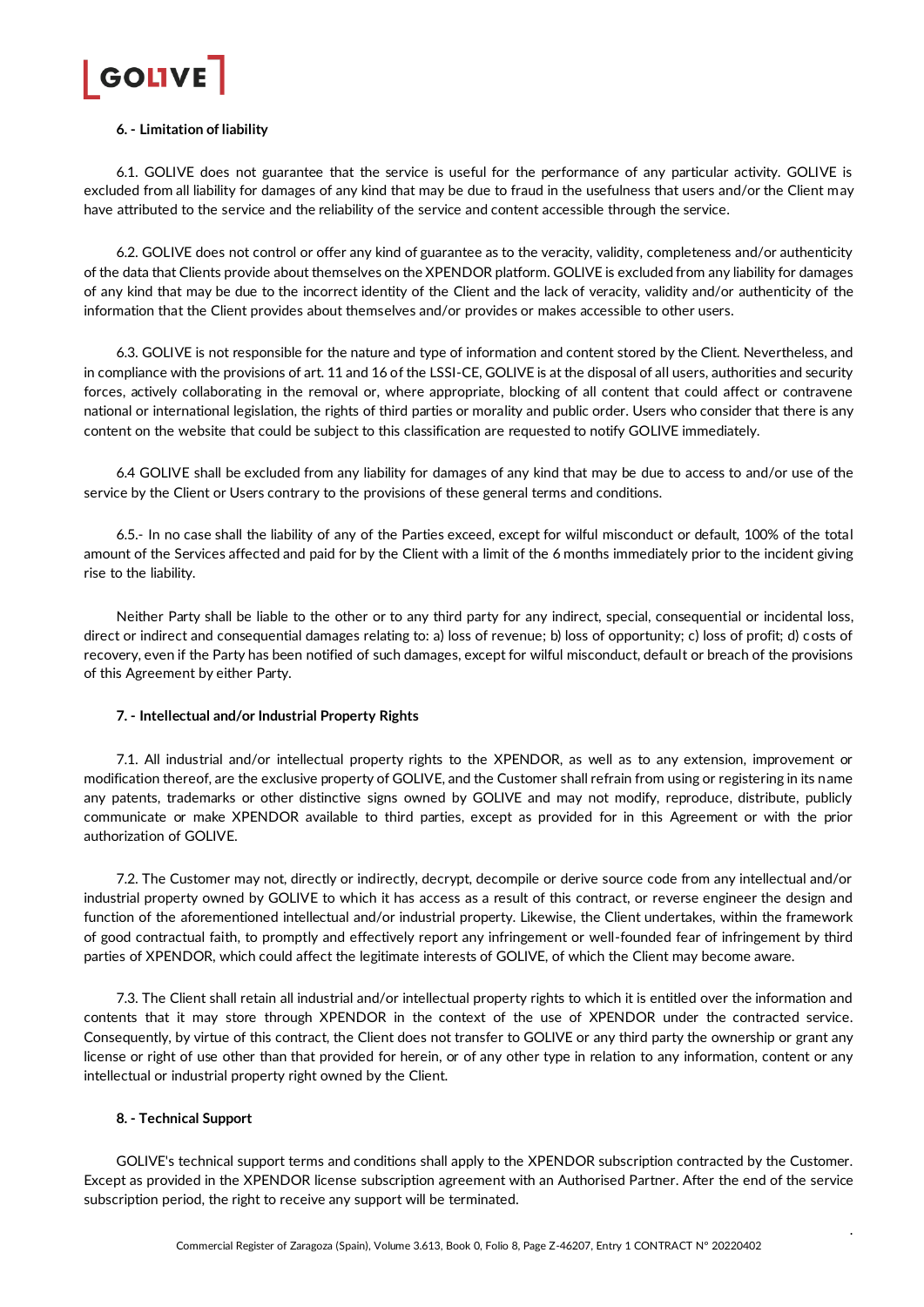

The Customer Services provided by GOLIVE and included in the XPENDOR License Subscription Agreement are:

- Provision and maintenance of the XPENDOR solution: GOLIVE may implement enhancements, updates and new versions of the XPENDOR Web and Mobile solution. Any new version may include modification or removal of existing features and/or new features or functions.

- Technical support for XPENDOR: Problems and technical requests must be managed through the support form <https://xpendor.com/en/technical-support/> and will be processed from Monday to Thursday from 09:00h to 18:00h, and on Fridays from 9:00h to 15:00h, CET (excluding local holidays in Zaragoza and general holidays in Spain), giving a response and customer service within a maximum of 48 hours.

- The following will be considered included in the XPENDOR Subscription Contract: new versions of the application and incident resolution.

- Additional services for resolving doubts and XPENDOR training and configuration at the Customer's request will not be included. These services will be invoiced by GOLIVE in accordance with the applicable prices in force at the time of request.

# **9. - Warranties**

9.1. GOLIVE shall make XPENDOR available to the Customer on an "as is" basis, without any other implied or implied warranty, either as to fitness for a particular purpose, or freedom from defects or errors, or as to its ability to integrate into a particular system, or as to the accuracy of the information contained therein, except as expressly set forth in this Agreement, and the Customer relies on XPENDOR and the results solely at the Customer's own risk. GOLIVE shall not be liable for any indirect, consequential, punitive, and/or punitive damages and/or lost profits arising from the User's use of XPENDOR.

9.2. However, GOLIVE grants the Customer a warranty for a maximum period of 90 days from the date of purchase, if any defect or failure of XPENDOR should arise such that XPENDOR does not function properly. This warranty does not cover damage or defects resulting from the Customer's acts or omissions, the actions of a third party, or events beyond the reasonable control of GOLIVE.

9.3. The foregoing is the only warranty of any kind, whether express or implied. GOLIVE excludes the implied warranties of merchantability and fitness for a particular purpose and non-infringement. This warranty gives you specific legal rights, and you may also have other rights which vary from state to state or country to country.

- 9.4. The foregoing warranty shall not apply when:
- XPENDOR is not used in accordance with this Agreement or the Documentation.
- XPENDOR or any part thereof is modified by any entity other than GOLIVE,
- XPENDOR malfunctions as a result of XPENDOR equipment, product or service not supplied by GOLIVE.
- **10. - Security**

In order to guarantee private and confidential access, the Customer is provided with a secret login and password. It is essential that these access data are changed by the Customer and subsequently by the Customer's users to completely confidential data at the first access. From the moment that GOLIVE delivers the access information, the Customer and its users are responsible for maintaining it with the utmost diligence and keeping it secret for an indefinite period.

In this case, the Customer shall be liable for all damages to itself, to third parties or to GOLIVE that may arise as a result of its failure to maintain the secrecy of the access data. En tal caso, el Cliente se hace responsable de todos los daños que pudieran producirse para sí, para terceros o para GOLIVE, que se hayan derivado de su falta de secreto respecto a los datos de acceso.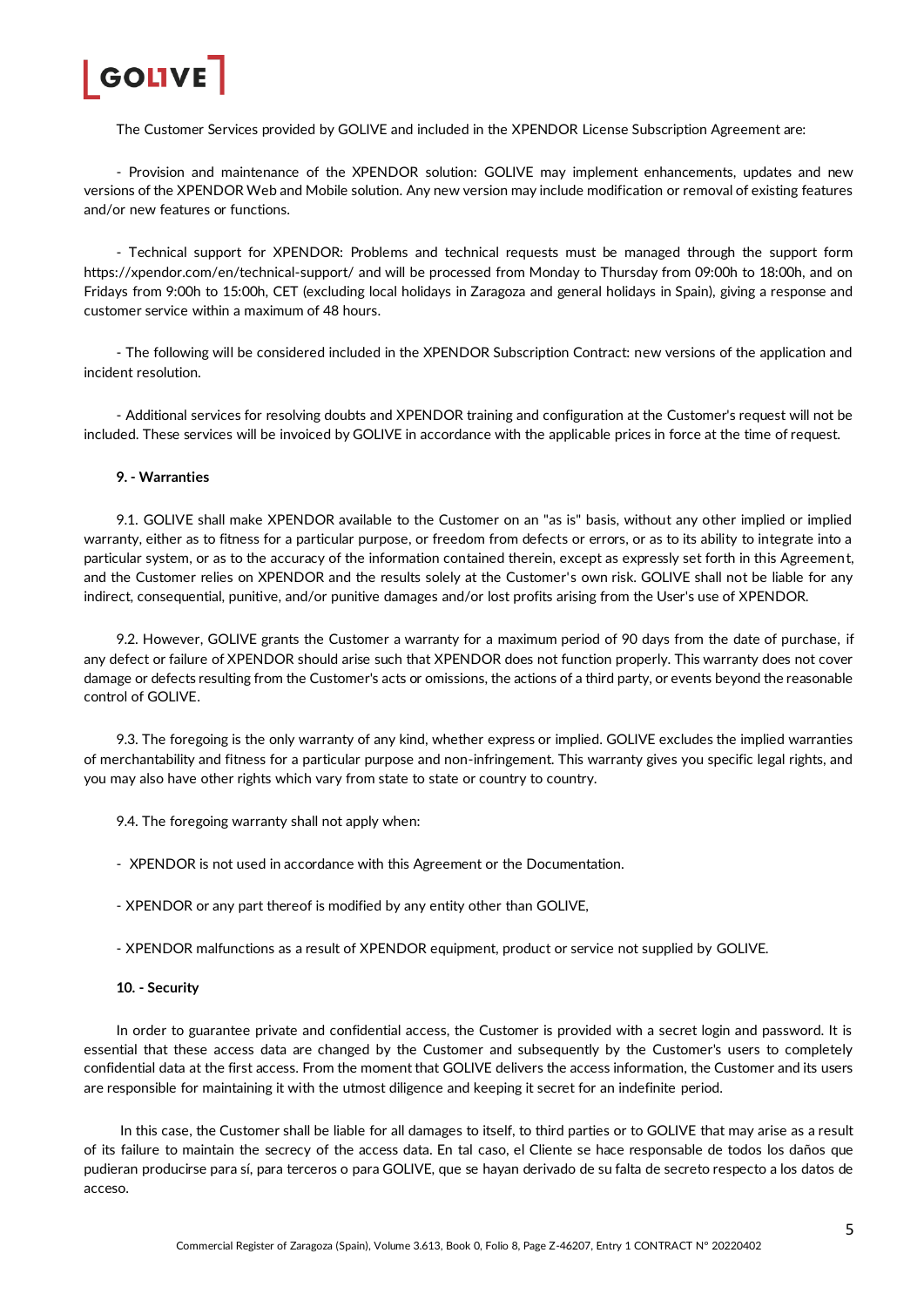

# **11. - Confidentiality**

By virtue of this Agreement the parties to the use of the XPENDOR Solution and its APIs may have access to confidential information thereof (hereinafter referred to as "Confidential Information"). The parties hereby agree to disclose only such information as is required for the performance of their obligations under this Agreement. Confidential information shall be limited to the terms and rates payable under this agreement and all other information clearly identified as confidential.

Confidential information of a party shall not include information which: (a) is or becomes part of the public domain by reason other than through the other party's act or omission, or (b) was in the other party's lawful possession prior to disclosure and was not obtained by the other party directly or indirectly from the disclosing party or (c) is lawfully disclosed to the other party by a third party without restriction on disclosure or (d) is independently developed by the other party.

Each party agrees to maintain the confidentiality of the other party's respective confidential information for a period of three years from the date of disclosure. In addition, we each agree to disclose confidential information only to those employees or agents who need to protect it from unauthorised disclosure. Nothing herein shall preclude either party from disclosing the terms or prices of this agreement or orders submitted subject to this agreement in any legal proceeding arising out of or in connection with this agreement or from disclosing the information to a governmental entity as a result of a legal requirement.

#### **12. - Privacy and Authorisation to Access Personal and Financial Data**

The processing of personal and financial data shall be carried out in accordance with the other clauses of the contract.

GOLIVE, as processor, is further obliged to:

12.1 To use the personal data being processed, or the data it collects for their inclusion, only for the purpose of this assignment. Under no circumstances may it use the data for its own purposes, it being expressly pointed out that the reasons for accessing and even downloading the customer's financial information are to enable the reconciliation of the expenses paid with the bank card with the data entered in XPENDOR.

12.2 To process the data in accordance with the instructions received in writing from the data controller.

12.3. Not to communicate the data to third parties, except with the express authorisation of the data controller, in the legally admissible cases. The processor may communicate the data to other processors of the same controller, identifying the entity to which the data must be communicated, the data to be communicated and the security measures to be applied.

12.4. Subcontracting. Not to subcontract any of the services that form part of the object of this contract that involve the processing of personal or financial data, except for the auxiliary services necessary for the normal operation of the services of the person in charge. If it is necessary to subcontract any processing, one week's notice must be given, indicating the processing to be subcontracted, the subcontracting company and its contact details. The person in charge must authorise the subcontracting. The subcontractor also has the status of processor.

12.5. Maintain the duty of secrecy regarding the personal data to which he/she has had access as a result of this assignment, even after the end of its purpose.

12.6. To ensure that the persons authorised to process personal data receive the necessary training, are informed and undertake, expressly and in writing, to respect confidentiality and to comply with the corresponding security measures. The supporting documentation proving this shall be at the disposal of the data controller.R

12.7. Right to information. It is the responsibility of the data controller to provide the right to information at the time of data collection.

12.8. Notification of data security breaches.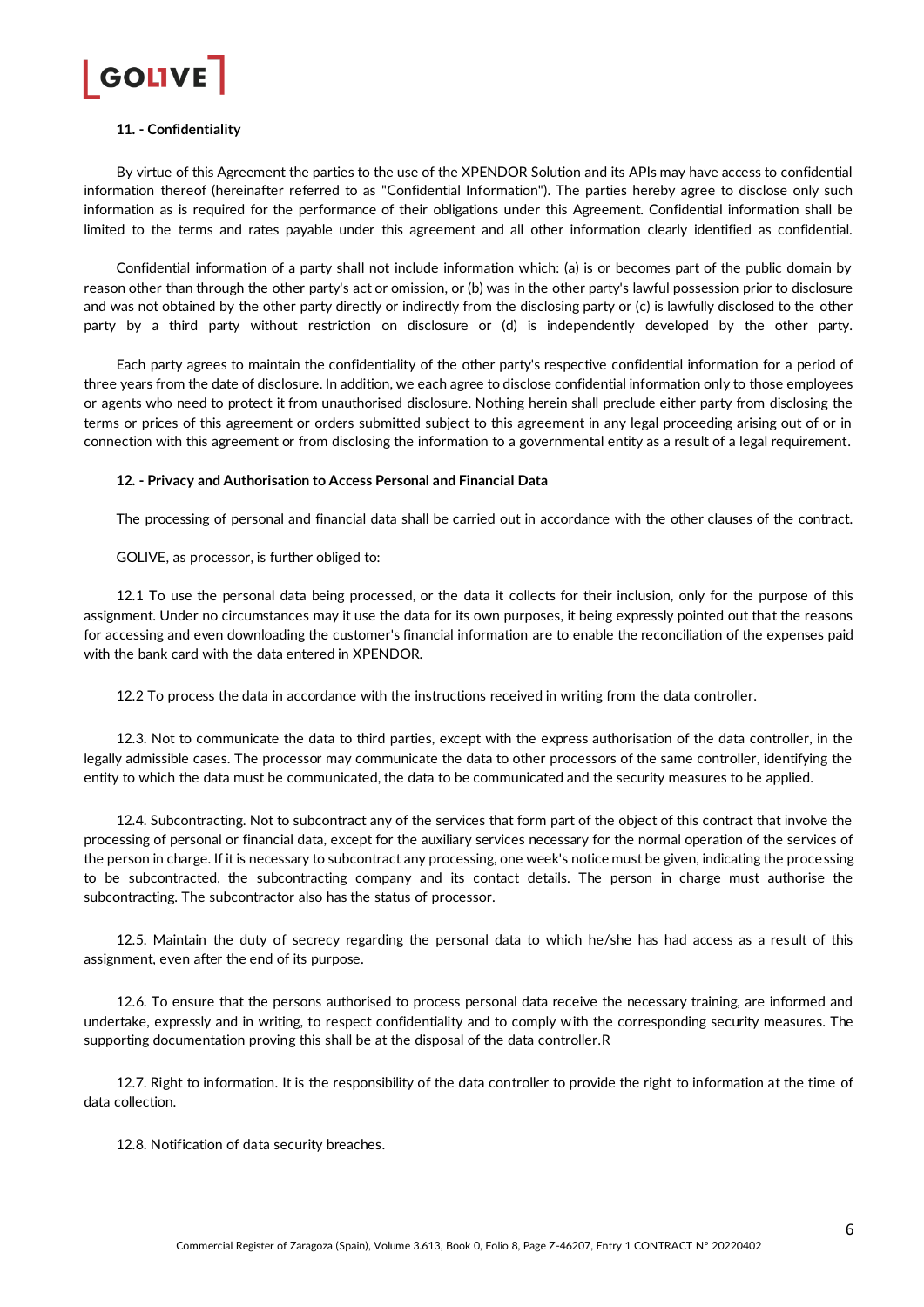

The processor shall notify the controller, without undue delay and via (email address to be provided by the controller, the client must be the data controller), of breaches of personal data security (where this constitutes a risk) of which he/she is aware, together with all relevant information for the documentation and communication of the incident.

If available, the following information, as a minimum, shall be provided:

- Description of the nature of the personal data security breach (categories and approximate number of data subjects and personal data records affected).

- the name and contact details of the data protection officer or other point of contact from whom further information can be obtained

- Description of the possible consequences of the personal data breach.

- A description of the measures taken or proposed to be taken to remedy the personal data breach, including, where appropriate, measures taken to mitigate the possible negative effects.

If and to the extent that it is not possible to provide the information simultaneously, the information shall be provided in a phased manner without undue delay.

12.9. Support the controller in carrying out prior consultations with the supervisory authority, where appropriate.

12.10. Make available to the controller all information necessary to demonstrate compliance with his or her obligations, as well as for the performance of audits or inspections carried out by the controller or another auditor authorised by the controller.

12.11. It shall implement mechanisms to:

- o Ensure the continued confidentiality, integrity, availability and resilience of processing systems and services.
- o Restore availability and access to personal data promptly in the event of a physical or technical incident.
- $\circ$  Regularly verify, evaluate and assess the effectiveness of the technical and organisational measures implemented to ensure the security of the processing.
- o Pseudonymise and encrypt personal data, where appropriate.

#### **Obligations of the data controller:**

It is incumbent on the controller to:

- 1. Allow the processor access to the data and information concerned to which this contract refers.
- 2. Carry out the corresponding prior consultations, where appropriate.
- 3. Ensure, prior to and throughout the processing, that the data processor complies with the GDPR.
- 4. Supervise the processing, including the performance of inspections and audits.

#### **13. - Term and Termination of the Agreement**

13.1. This Agreement commences on the date on which the Customer first accepts it and continues in force until the subscriptions for use of XPENDOR contracted expire or have been terminated as provided in the following paragraph.

13.2. The XPENDOR subscription term is initially annual (1 year) from the date of signature of the order form or financial proposal, unless otherwise provided for in the Customer's order form or financial proposal. The XPENDOR subscription is automatically renewed on a monthly basis, unless either of the parties gives notice of non-renewal in writing at least 30 days in advance.

13.3. The economic conditions applicable to the Client shall be established in the Order Form or Particular Conditions annexed hereto, so that they may be modified upon renewal by means of individual notification to the Client. In the event of a modification of the conditions to the detriment of the Customer, the Customer shall have the option, within ten (10) days of the change, to notify GOLIVE of the immediate termination of the contract without penalty, waiving any right to receive any compensation for the termination or modification of the conditions. Continued use of the XPENDOR tool after the expiry of the ten (10) day period above shall imply the Customer's full acceptance of the new conditions.

13.4. Either of the Parties shall have the right to terminate the present contract immediately and in writing in the following cases:

- by mutual agreement of the Parties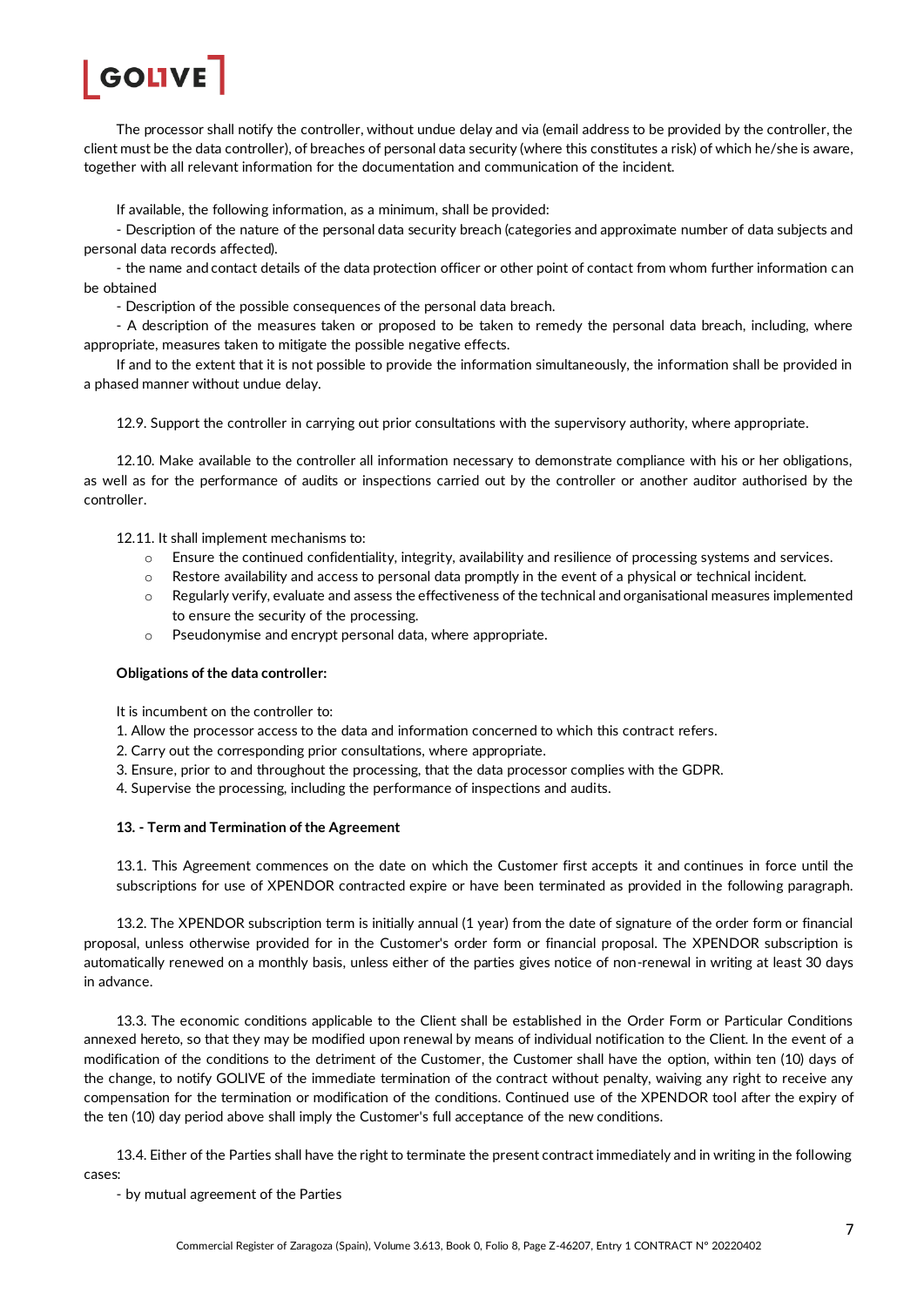

- when either of the Parties breaches any of the obligations established in this contract and such breach is not rectified within thirty (30) days of written notification, and the breaching party shall be obliged to compensate the damages caused;

- cause for dissolution in accordance with the provisions of Article 360 of the Consolidated Text of the Capital Companies Act approved by Royal Legislative Decree 1/2010, of 2 July.

- provided that the legal regulations so permit, when administrative or judicial proceedings are brought against that Party that may prevent it from providing the Services or the remuneration agreed in this contract, in which case, the affected Party must notify the other Party of the occurrence of the cause for termination, as soon as possible after it becomes aware of the proceedings:

- when the falsification of the data and documents provided by the Parties that have served as the basis for the formalisation of the present contract or for the invoicing of the price of the same is accredited.

- force majeure (as defined in article 1.105 of the Civil Code) which lasts for a period of more than ninety (90) days.
- failure of the Client to accept the modification of conditions as set out in point 13.3.

13.5 If the contract is terminated due to a decision or cause corresponding to the Client in accordance with the provisions of clause 13.4 above, the Client shall be obliged to pay the unpaid and outstanding amounts corresponding to the contracted services, unless terminated by mutual agreement of the Parties. In no event shall the termination of the contract release the Client from its obligation to pay the amounts pending payment prior to the date of termination.

13.6. At the Client's request, GOLIVE is obliged, within thirty (30) days after the date of termination or expiration of this contract, to make available all Client data stored in XPENDOR. Once the information requested by the Customer has been made available and after a period of thirty (30) days from the termination of the contract, GOLIVE shall have no obligation to maintain or provide Customer data, unless the Customer requests for tax reasons to maintain an access service with a query user. In this case, the Customer will be invoiced for the storage service at the rates specified in the order form or financial proposal.

#### **14. - Assignment and subcontracting**

The Customer undertakes not to assign, in whole or in part, the obligations and rights arising from this contract or to carry out any other operation involving the disposal by any title, encumbrance, commitment and/or transaction, in whole or in part, of the rights and obligations, unless prior written authorisation has been obtained from GOLIVE.

#### **15. - Independence of the parties**

The Parties expressly declare that they act independently of each other in the conduct of their own business and activities. Nothing in this agreement shall constitute an employment, agency, commission, distribution, partnership or joint venture relationship.

#### **16. - Partial validity**

Should any of the clauses of this contract be declared invalid or ineffective, in whole or in part, by court order or otherwise, such invalidity or ineffectiveness shall not extend to the remaining clauses of this contract, which shall remain in full force and effect.

The Parties agree to replace any clause that becomes invalid or ineffective by another valid and effective clause, trying to make the effect of the latter as similar as possible to that of the former.

#### **17. - Notices**

17.1. Any notification or communication to be carried out by reason of the present contract shall be made by the Parties, unless otherwise established in the present contract, in writing and addressed to the address provided as the Client's registered address, to the attention of the contact provided in the order form or economic proposal. For matters relating to the invoicing of the services, notifications shall be addressed to the invoicing contact designated by the Client on the order form or financial proposal.